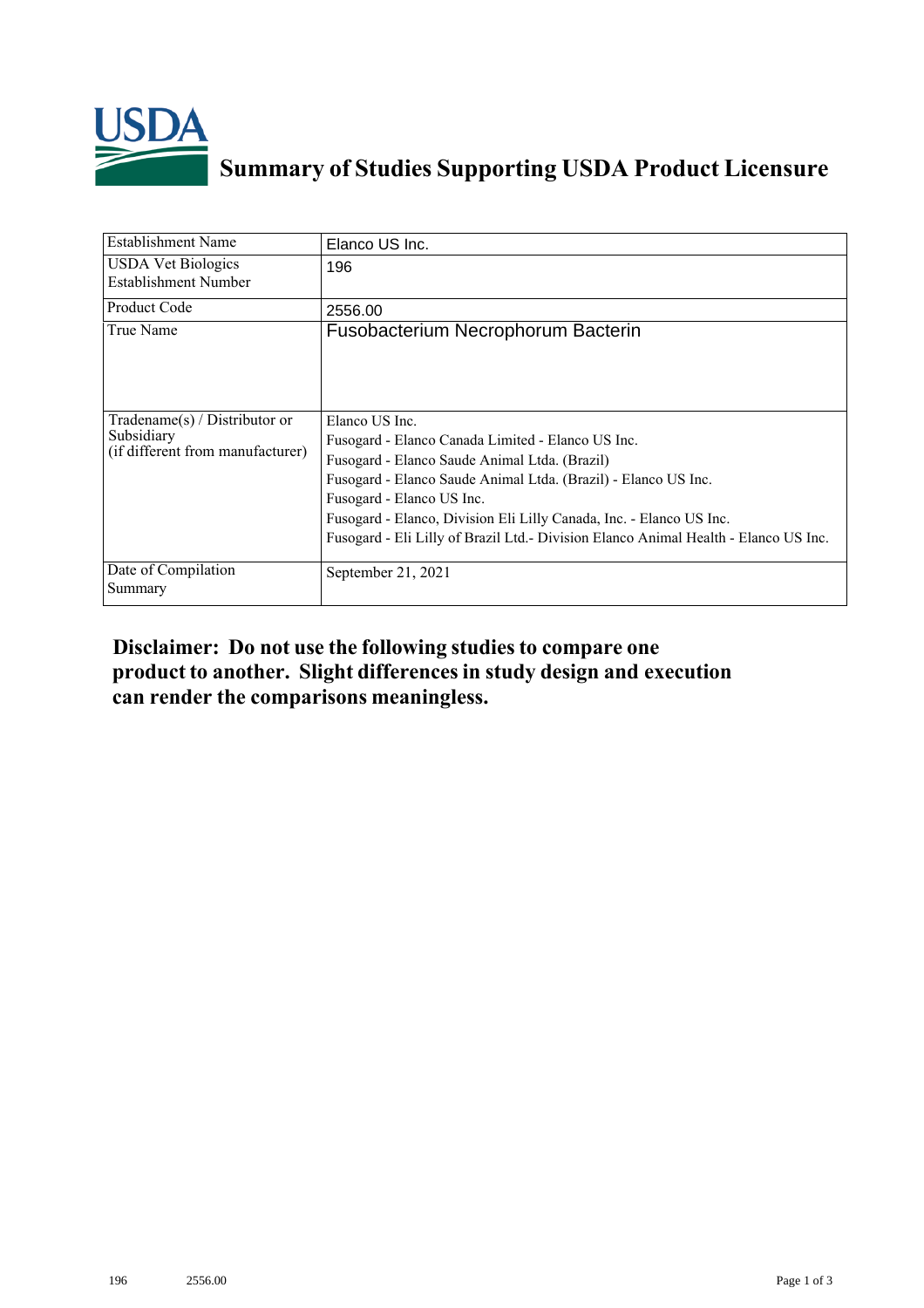| <b>Study Type</b>              | Efficacy                                                                                                                                                                                                                                                                                                                   |
|--------------------------------|----------------------------------------------------------------------------------------------------------------------------------------------------------------------------------------------------------------------------------------------------------------------------------------------------------------------------|
| <b>Pertaining to</b>           | Fusobacterium necrophorum                                                                                                                                                                                                                                                                                                  |
| <b>Study Purpose</b>           | To demonstrate effectiveness against Fusobacterium                                                                                                                                                                                                                                                                         |
|                                | necrophorum                                                                                                                                                                                                                                                                                                                |
| <b>Product Administration</b>  |                                                                                                                                                                                                                                                                                                                            |
| <b>Study Animals</b>           | Bovine                                                                                                                                                                                                                                                                                                                     |
| <b>Challenge Description</b>   |                                                                                                                                                                                                                                                                                                                            |
| <b>Interval observed after</b> |                                                                                                                                                                                                                                                                                                                            |
| challenge                      |                                                                                                                                                                                                                                                                                                                            |
| <b>Results</b>                 | Study data were evaluated by USDA-APHIS prior to product<br>licensure and met regulatory standards for acceptance at the time<br>of submission. No data are published because this study was<br>submitted to USDA-APHIS prior to January 1, 2007, and APHIS<br>only require publication of data submitted after that date. |
| <b>USDA Approval Date</b>      | October 31, 1997                                                                                                                                                                                                                                                                                                           |